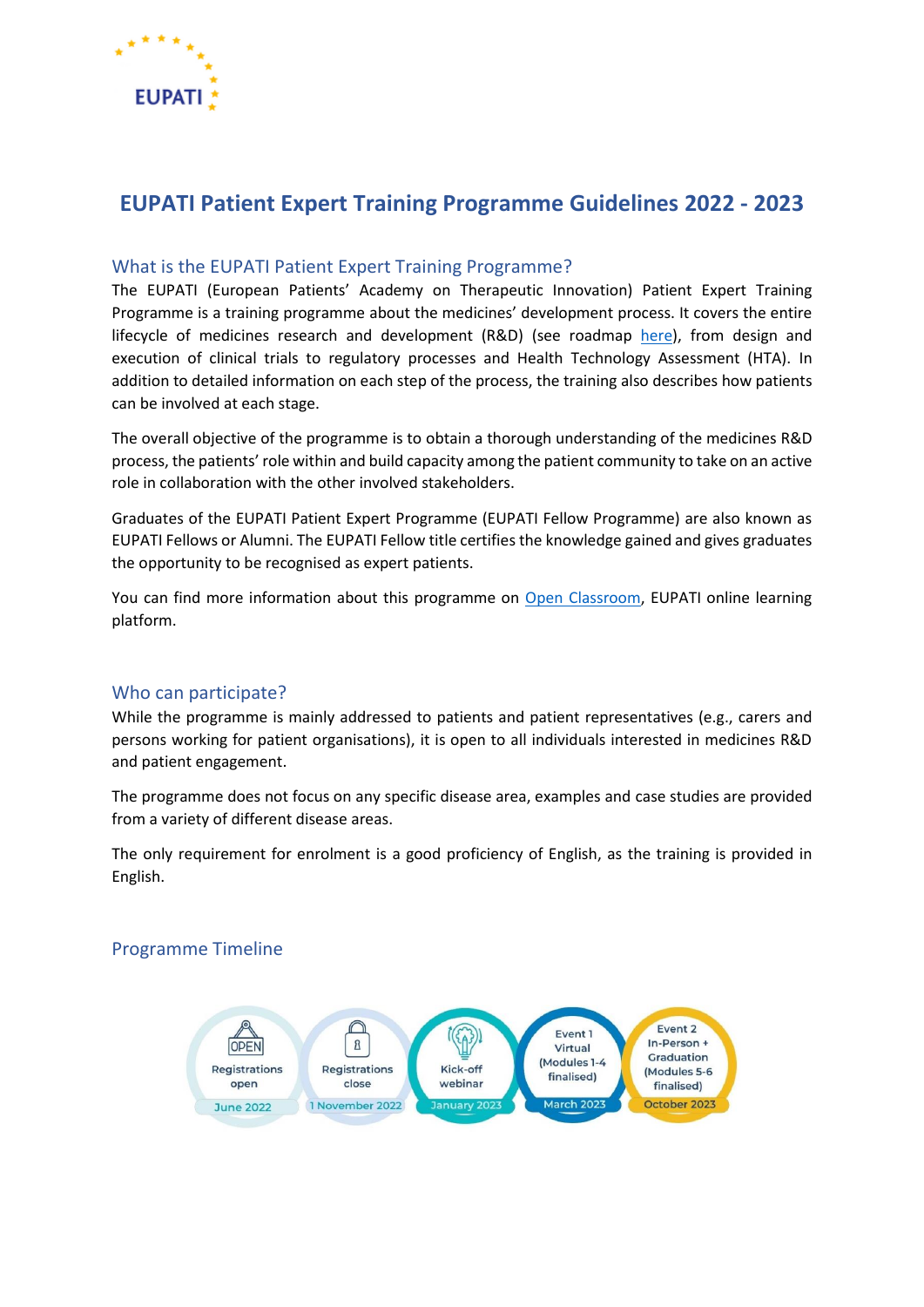

## Registration Process

Please read these Programme Guidelines in full. To register, fill in the [registration form.](https://forms.office.com/Pages/DesignPageV2.aspx?origin=NeoPortalPage&subpage=design&id=Vu0aDBx9LE6-JSwt14MeQn1OYXbnZtJGiAyN8cV2Z7RUQkdYU1g0V1lGS1RLWlAzTkFPQlZRWEhYTiQlQCN0PWcu) We will ask you to fill in some details and confirm that you wish to participate in EUPATI Patient Expert Training Programme. By clicking on 'submit' you will consent to Programme Guidelines as outlined in this document.

Registration deadline for 2022-23 Programme is **November 1, 2022**.

# How is the EUPATI Patient Expert Training Programme structured?

The programme is a blended training in which participants take 6 online modules (containing 27 courses in total) and attend 2 face-to-face events (1 virtual and 1 in-person). Completing the full programme usually takes 12-14 months.

While the courses and modules can be taken in any order, learners need to have completed the modules Getting Started, Introduction to Medicines R&D,

Non-Clinical Development, Clinical Development before the 1<sup>st</sup> training event and Regulatory Affairs and Health Technology Assessment (HTA) before the 2<sup>nd</sup> event.

- Getting Started (1 course, free of cost)
- Introduction to Medicines R&D (6 courses)
- Non-Clinical Development (3 courses)
- Clinical Development (7 courses)
	- $\circ$  1<sup>st</sup> training event (4 days, online)
- Regulatory Affairs (5 courses)
- Health Technology Assessment (HTA) (5 courses)
	- o 2<sup>nd</sup> training event and graduation (4 days, in-person)

For more information on the individual courses included in each of the learning modules, please consult Patient Expert Training Programme online course catalogue.

- ➢ **Completing an online course** means passing the assessment for each of the individual courses with 70% or higher of correct answers.
- ➢ **Completing an online module** means all courses within a module have been completed with a successful assessment.
- ➢ **Completing the training events** means reading the training material (sent 1 month in advance of the training date) and attending fully both 4-day programmes as well as active participation in breakout sessions.

Absences in training events are tolerated up to 4 hours over the 4-day programme. Longer absences and absences for medical reasons need be communicated in a timely manner to EUPATI and justified. Missed training hours will be substituted by homework.

**IMPORTANT** Registered participants are required to complete the first part of the programme before attending the first face-to-face event and to complete the second part of the programme before attending the second face-to-face event and graduation. Not completing the required online learning modules before the training events will result in removing the participant from the ongoing cohort. In such cases, placement on the list for the following cohort can be requested by the participant. Such requests will be reviewed and approved on case-by-case basis.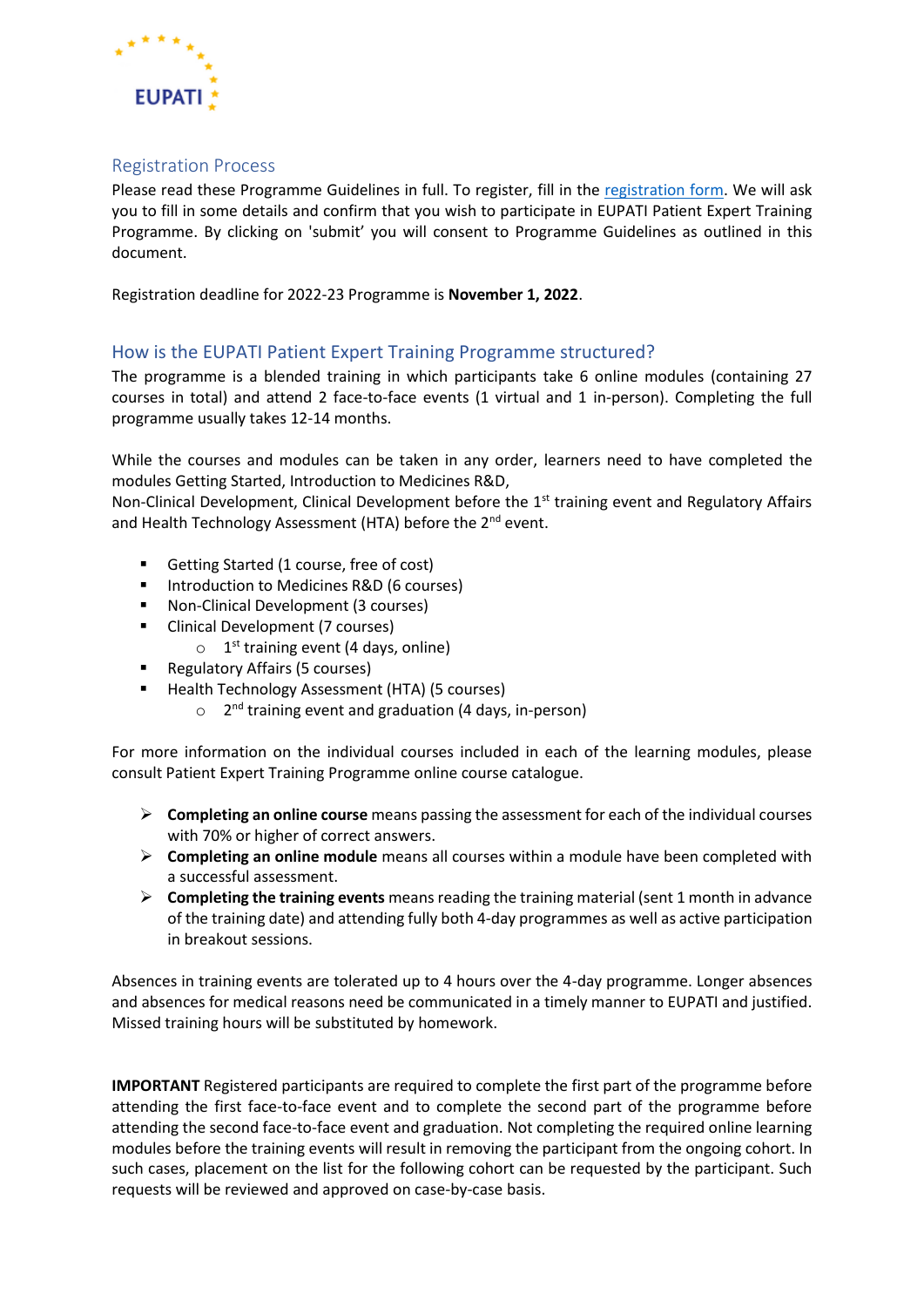

# How much does Patient Expert Training Programme cost?

The costs of the programme are divided in 2 parts:

#### **1. Online learning courses: invoice**

Upfront payment of EUR 208 (incl. VAT): corresponding to an 8 EUR fee for each of the 26 courses (1 online course is free of charge). **Invoicing:** EUPATI will issue an invoice for each participant registered for the Patient Expert Training programme. Completing the payment will ensure participant's placement in the programme. In case of participants having completed some parts of the online modules already, invoices for the remaining fees will be issued.

#### **2. Face-to-face events: personal expense**

First training event: there are no costs for participants for the first virtual face-to-face event.

Second training event: **participants must cover their transportation and accommodation costs.**

#### **Financial Support**

Participants are encouraged to contact their patient organizations or their EUPATI national platforms for information about possible avenues for financial support.

Financial support by EUPATI will be made available to cover the costs of travel and accommodation for the in-person training event to a limited number of participants who can prove an economic need or are not able to receive financial support from other sources.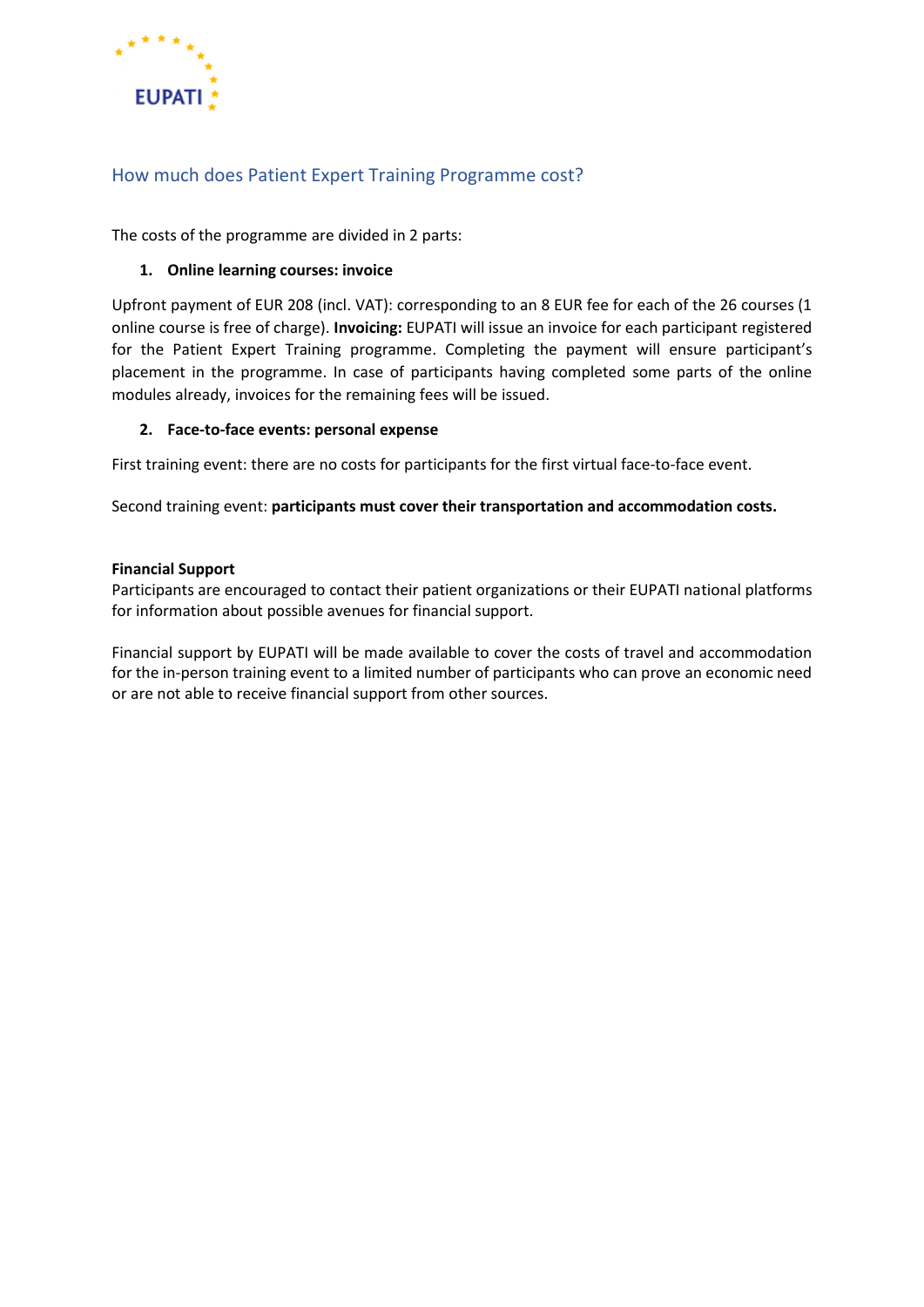

# Detailed Timeline for Patient Expert Training Programme 2022-2023



# Cancellation/Change Policy

Programme costs are non-refundable. However, participant can request to be placed on the next year's cohort. Such requests to withdraw from current programme cohort and be placed on the next year's programme will be reviewed and approved on case-by-case basis.

### Useful links

- [Open Classroom,](https://learning.eupati.eu/) EUPATI online learning platform. [Patient Expert Training Programme](https://learning.eupati.eu/mod/page/view.php?id=438&forceview=1)  [information page](https://learning.eupati.eu/mod/page/view.php?id=438&forceview=1) and [FAQ](https://learning.eupati.eu/mod/page/view.php?id=211) on Open Classroom.
- [Toolbox,](https://toolbox.eupati.eu/) EUPATI information library about medicines research and development
- [Patient Engagement Roadmap,](https://toolbox.eupati.eu/resources-guidance/patient-engagement-roadmap/) a practical roadmap about patient involvement in medicines R&D
- **[EUPATI Website,](https://eupati.eu/) everything about EUPATI, its activities an[d National Platforms.](https://eupati.eu/national-platforms/)**